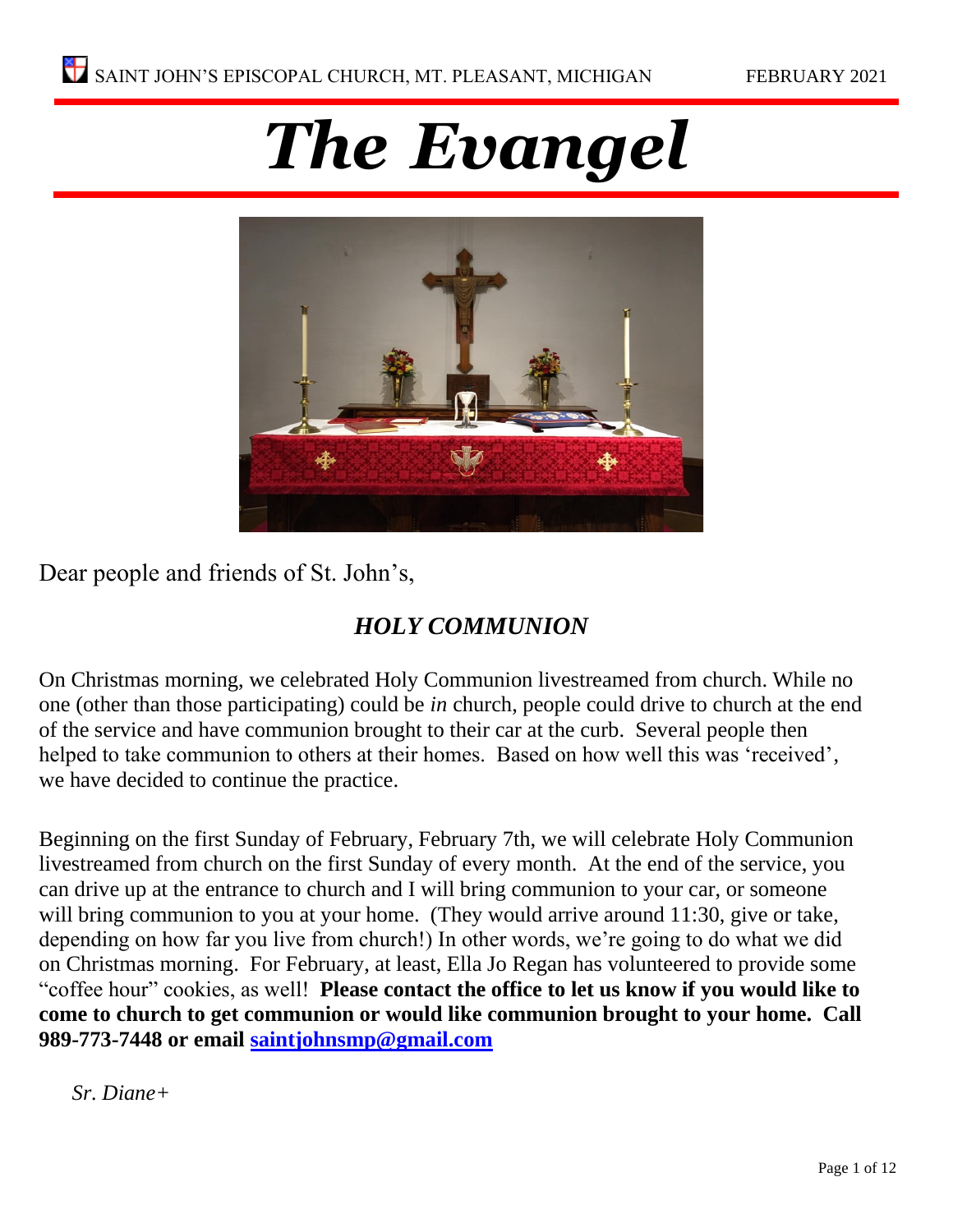

Lent is fast approaching. Ash Wednesday is February 17<sup>th</sup>. We are not permitted to distribute ashes in the usual way, but we will send ashes and a Living Compass booklet for Lent (like the one you received for Advent) out to everyone on the parish roster so that you can use the ashes as part of our Ash Wednesday service that evening or on your own. Our Ash Wednesday service will be at on Feb.  $17<sup>th</sup>$ , 7 PM on [Zoom.](https://us02web.zoom.us/j/84765345700?pwd=YkI4RDErVTNIcXV1NkJzZ2M1N1kyQT09)

**Link**: <https://us02web.zoom.us/j/84765345700?pwd=YkI4RDErVTNIcXV1NkJzZ2M1N1kyQT09>

You can also CALL IN BY PHONE to hear the service – by dialing: *+1 646 558 8656. Then Enter the MEETING ID 847 6534 5700 and the PASSCODE 920340.* 

\_\_\_\_\_\_\_\_\_\_\_\_\_\_\_\_\_\_\_\_\_\_\_\_\_\_\_\_\_\_\_\_\_\_\_\_\_\_\_\_\_\_\_\_\_\_\_\_\_\_\_\_\_\_\_\_\_\_\_\_\_\_\_\_\_\_\_\_\_\_\_\_\_\_\_\_\_\_\_\_\_\_\_\_\_\_

**Things we can do** – During the pandemic, we have had to curtail many of our usual outreach ministries. But there are some things we *can* do!



**Isabella County Restoration House** needs toilet paper, paper towels, paper plates, etc. They are located at 120 S Pine St, Mt Pleasant, MI 48858. You could drop off paper products there, or you could order online and have them delivered!

We'll be growing cherry or grape tomatoes in our **Good News Garden**  this summer, and could use pint containers when we harvest them  $-$  so you could start saving them, perhaps, as you buy berries or cherry tomatoes now!

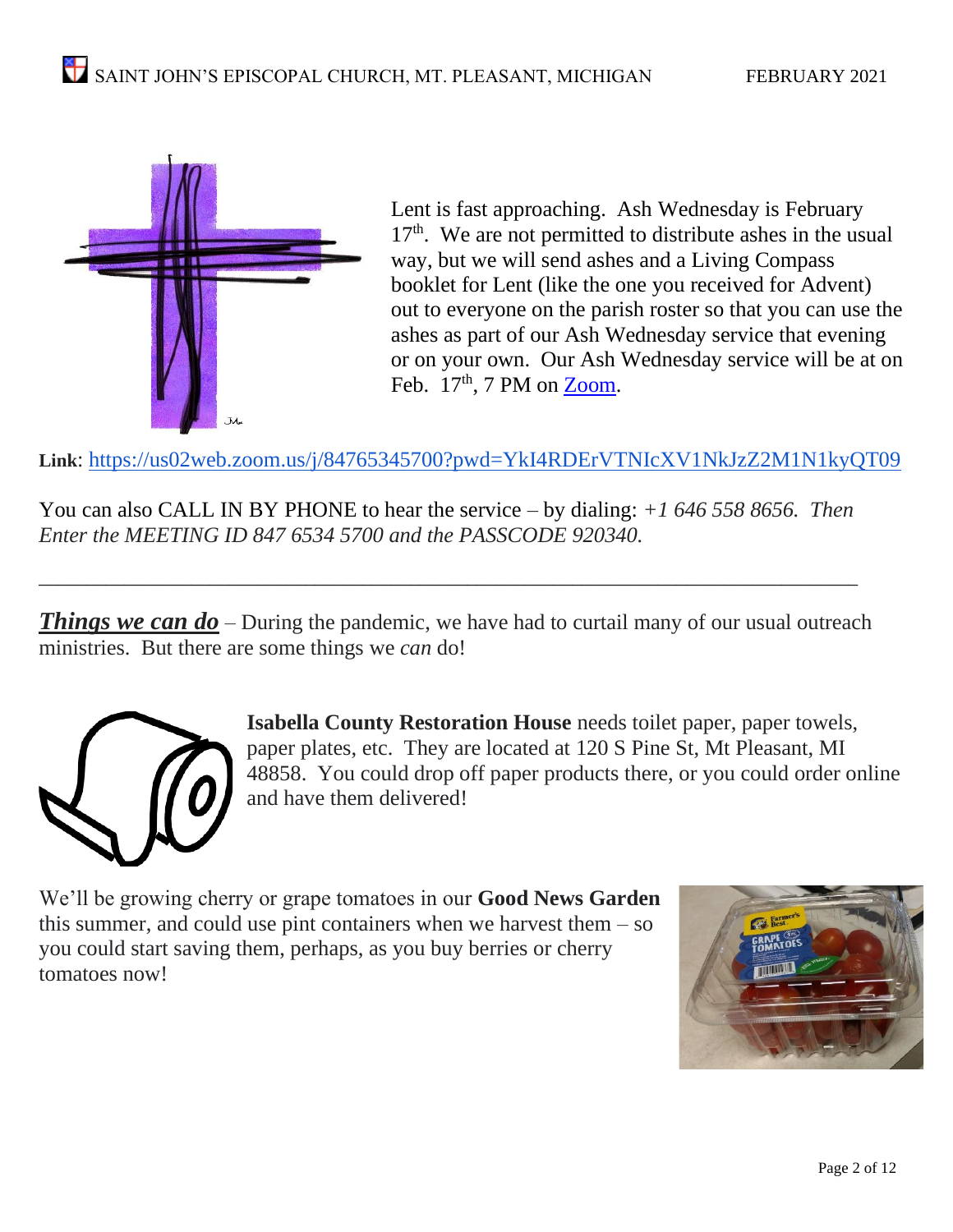### **Meet our new Administrative Assistant**

#### *Hello,*

My name is Alexis Robinson-Dear, I am the new Administrative Assistant here at St. John's Episcopal Church. I am originally from the South Suburbs of Chicago and I am 22 years young! I am a recent graduate from Central Michigan University, with a Bachelor of Science degree in Biomedical Science. I plan to pursue a career in the medical field as a Physician's Assistant. My life goal is to open a women's health clinic in a predominately low-income neighborhood to ensure all women have access to health care.

I have only been working at St. John's for a short period of time, but I have already met so many wonderful people. Thank you to everyone



who has been coming in to help me adjust to my new position by answering questions, or just giving me much needed advice. Although I am busy working to complete my daily tasks, I am never too busy to say hello. I will be in the office Monday through Thursday 9AM-1PM; if you need anything or would just like to stop by, please feel free to do so.

Hope to meet you all soon, *Alexis* 

*+++*

*Rev. Sr Diane – doing her happy dance at having Alexis on board!*

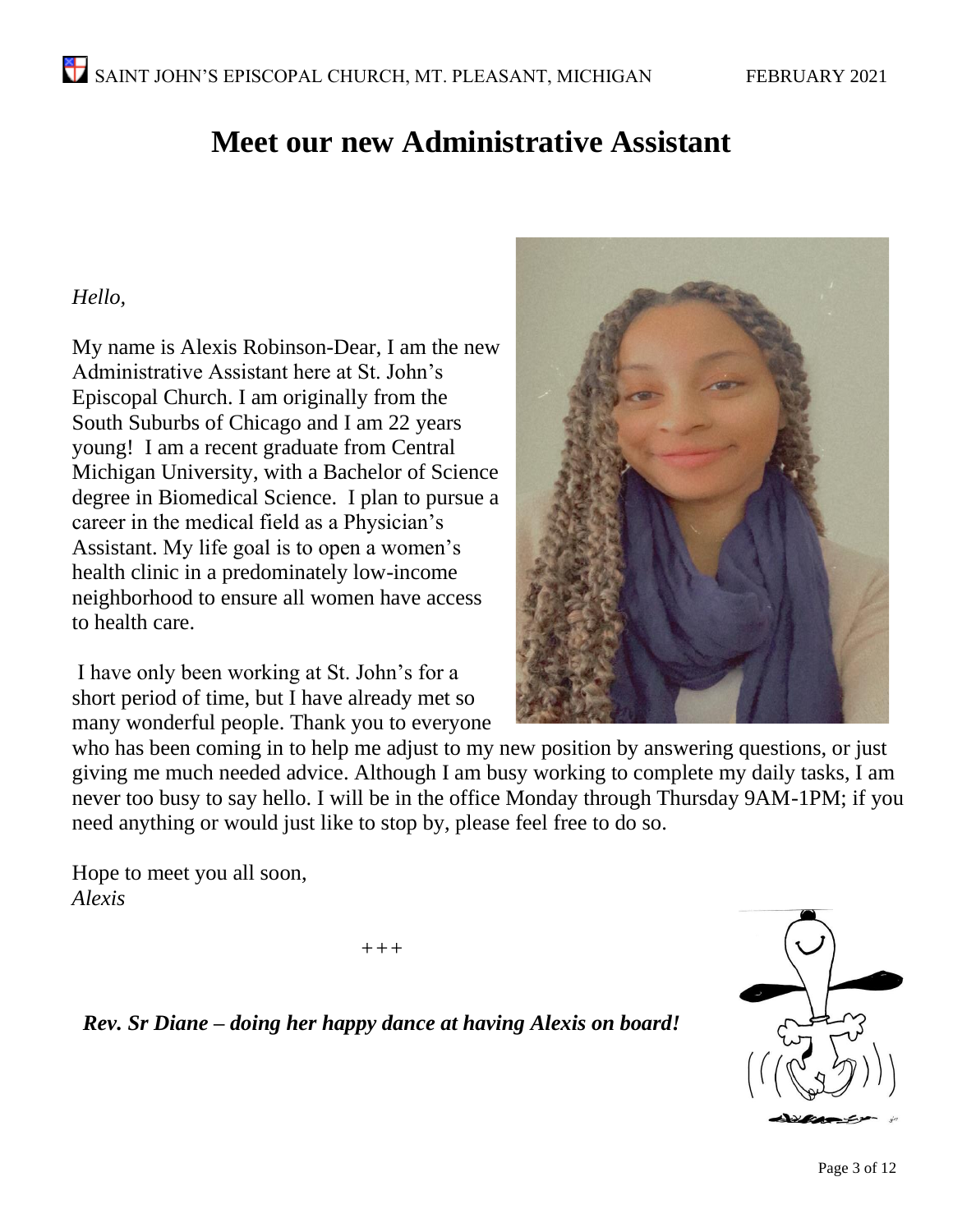

#### **A Better Way to Give**

We now have our own *Giving Tools* account instead of going through the diocese. This will allow a lot more control for our members who want to direct their giving as well as save us time and money. [https://stjohnsmtpleasantmi.gvtls.com](https://stjohnsmtpleasantmi.gvtls.com/)

For all giving – pledges, building fund, flowers, organ, People Helping People, etc. – just use this link to give securely online. You can make a one-time donation, or set up a recurring donation, either from your credit card or bank account. The *Giving Tools* link is available on our website and Facebook page as well.

Donating through this link will be a wonderful way for individuals to continue their contributions to **People Helping People** – which served **381 meals in December, and 7304 meals in 2020!** This is the level of need they are meeting – with help from all of us!

#### **If you prefer, your financial support gifts may be sent in the following ways:**

- 1 Mail to the church office: 206 W. Maple Street; Mt. Pleasant, MI 48858
- 2. Drop off through the mail slot at the church office door.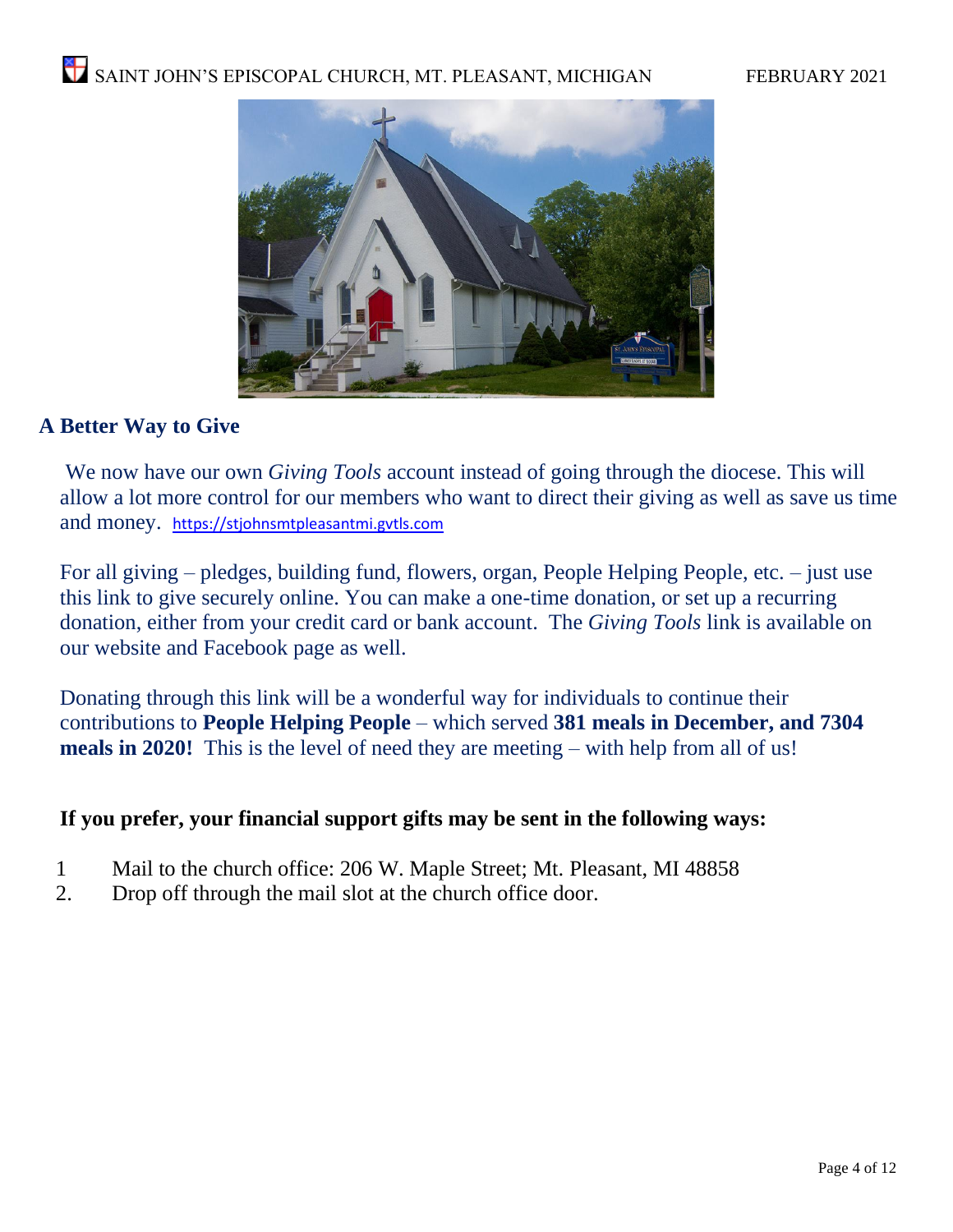

**Remember Our Homebound Members**  Drop a card to our parish members who are homebound.

**Alma Dickerson** 461 E. Wing Rd., Mt. Pleasant 772-2516.

### **St. John's Prayer Group**

If you wish to add or remove names from the Prayer List, please call Sr. Diane Stier,989- 807-0215, Martha Rarick, 773- 7510, the church office or email Pamela Dingman: [padingman@hotmail.com.](mailto:padingman@hotmail.com) Thank you.





**Pastoral Care** Just a reminder: you should let the parish office know if you are ill and wish to receive a call from the Rector.



| <b>Beth Boman</b>  | 10 |
|--------------------|----|
| <b>Rex Dingman</b> | 16 |
| Eric Vinciguerra   | 18 |
| Jonathan Korpi     | 22 |
| Marian Matyn       | 22 |
| David Dingman      | 25 |
| Peg Hicks          | 27 |

Can't find your parish directory? It's on the parish website: [https://www.stjohnsmtpleasant](https://www.stjohnsmtpleasantmi.com/) [mi.com/](https://www.stjohnsmtpleasantmi.com/) under *About Us –*then *Members Only. sjec206*

### *EACH ONE REACH ONE*

Traditionally during Lent, we adopt the practices of *prayer, fasting, and almsgiving.* This year, why not *pray* for a fellow parishioner, *fast* from TV one evening, and give the *alms* of your time, attention and care by sending a card or note to that person? (Info on finding the parish directory is above.)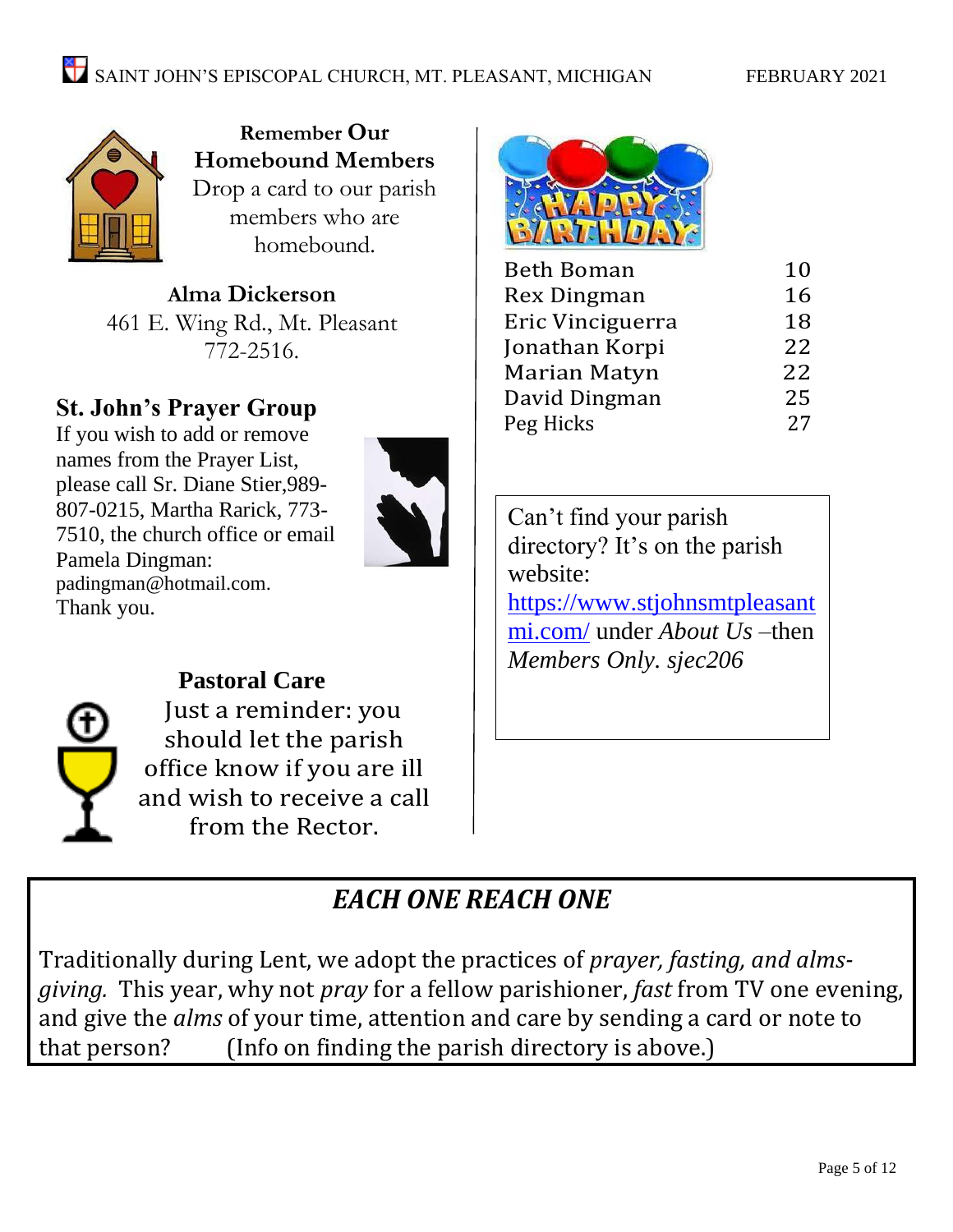### **Minutes for Vestry Meeting January 10th, 2021**

Present are Adam Baker(clerk), Diane Stier, Ella Jo Regan, Marcia David, Tom Cochrane, Nancy Herman-Kinney, David Shirley, DJ Proctor, Alice Ciccu, Harriett White, Pam Dingman, Ulana Klymyshyn, Eric Vinciguerra, Clancy DeLong.

Tom and Adam opened with a prayer.

Marcia moved that Vestry approve minutes from the December meeting, Ella seconded. Vestry approved the minutes.

Ella reported Olivia Ohler was running for Vestry and Jerry May was considering. Nancy and Clancy were going to volunteer to be delegates for the Diocesan convention.

Marcia moved that for purposes of determining in-person presence at official meetings (such as the church annual meeting, Vestry meetings or any other meetings), electronic presence through digital means be considered in-person presence. Ella seconded. Vestry approved the motion.

Diane discussed the issues surrounding conducting the Annual Meeting on Zoom, especially with voting.

Adam moved that for the purposes of the 2021 Annual Meeting, the requirement of signature will be waived so the meeting can be held electronically. The presence of a screen name will determine presence at the meeting. Tom seconded. Vestry approved the motion.

Clancy completed his Financial Report. He detailed an app that parishioners can use to give to St. John's.

Marcia proposed that Vestry approve Clancy's idea to pay off the mortgage by taking about \$6,500 from our checking account. Ella seconded. Vestry approved.

Diane reported that we have hired a new administrative assistant. She also reported that the drive-up and home delivery of Eucharist on Christmas was a big success and she would like to do it again on a monthly basis. David suggested the first Sunday of each month.

Tom led the closing prayer. David moved Vestry adjourn, Ella seconded. Vestry adjourned.

Next meeting is after the Annual Meeting on January 17th, 2021 and then on February 14th at 11:30.

Respectfully submitted, Adam Baker, Clerk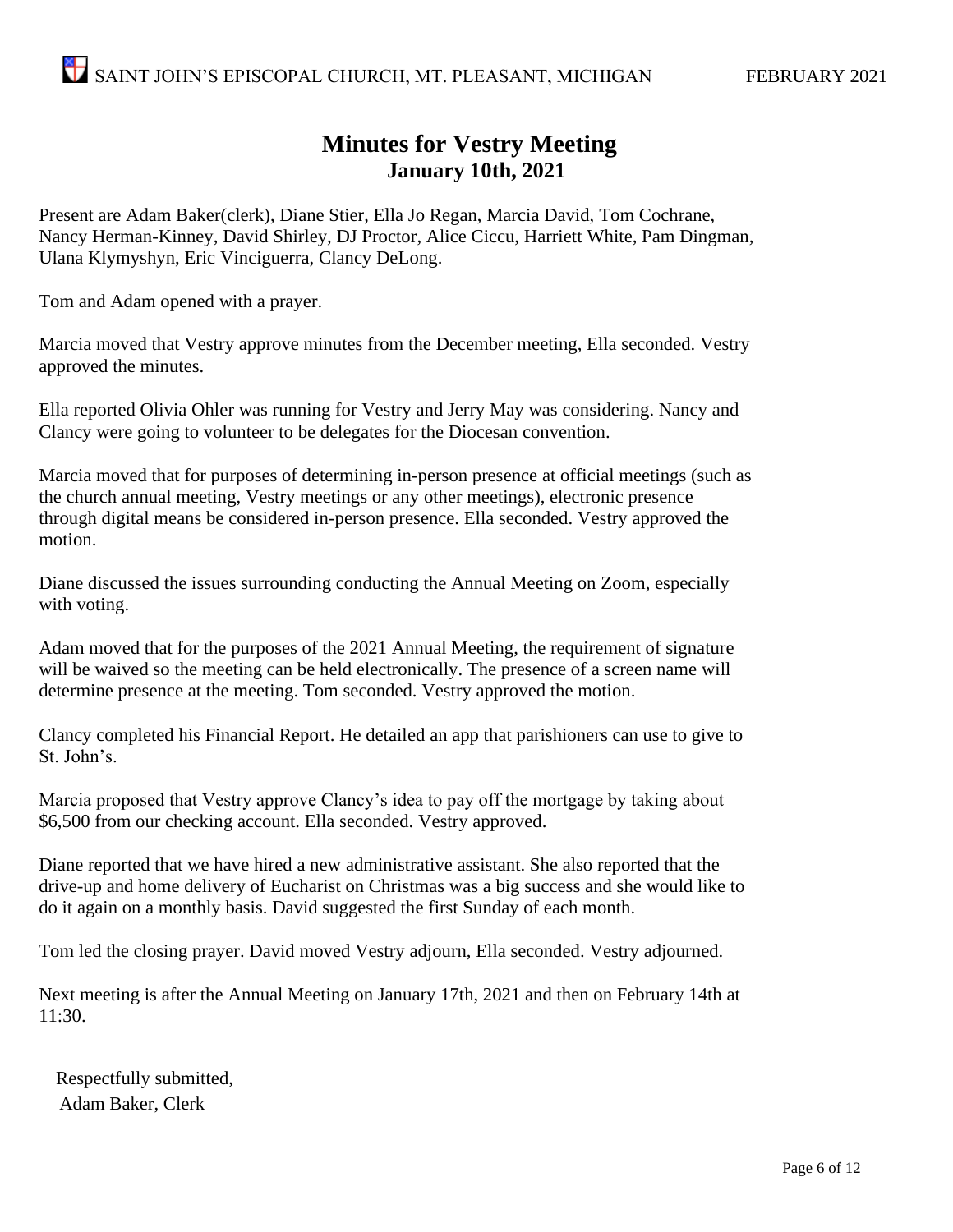#### **Minutes for Annual Meeting of St. John's Episcopal Church for the year 2020 January 17th, 2021**

The following meeting was conducted over Zoom because of the ongoing pandemic.

Alice Ciccu explained technical details of using zoom for the meeting.

Diane opened by leading Vestry in a prayer.

By acclamation, Adam Baker was elected to be clerk of the meeting.

Eric moved that we accept minutes from last year's meeting, Marcia seconded. Motion was approved.

Diane recognized several people for their service to St. John's. Diane read a statement recognizing Sandy Schrock's retirement as Parish Secretary and thanking her for her years of service to St. John's.

Diane introduced Alexis Robinson-Dear, St. John's new Administrative Assistant. Alexis introduced herself.

Diane recognized everyone who served on the Search Committee. She thanked them for their work.

Diane thanked the Hartshornes for making a home space for Harry to live in Mt. Pleasant and for Harry for returning to Mt. Pleasant.

Diane recognized our Deacon Nancy Fulton for her retirement and for her years of service to St. John's.

Diane thanked David Shirley and Harriet White who are retiring from Vestry.

Diane read the rules for who is eligible to vote in Parish elections.

Ella reported that Olivia Ohler and Jerry May were willing to stand for election to Vestry.

Barbara Sheperdigian moved that we accept Olivia and Jerry to Vestry, Sharon Bolton seconded. Motion was approved by acclamation.

Nancy Herman-Kinney and David Shirley described going to the Diocesan Convention.

Pat Thurston and Nancy Herman-Kinney nominated themselves as delegates to the Diocesan Convention and Clancy DeLong and David Shirley nominated themselves to be alternates.

Dereck Rivard moved that we accept the nominations and Liz Brockman seconded. Motion was approved by acclamation.

David explained the chart from the bulletin with statistics about services and attendance. He explained how the pandemic affected the records for Sunday services and how online services and attendance were reported. David thanked Sr. Diane and Deacon Nancy for their pastoral care and leadership during the pandemic as well as the Vestry, musicians and Choral Scholars. He gave a special thank you to Alice Ciccu for her work enabling St. John's to conduct services and activities online.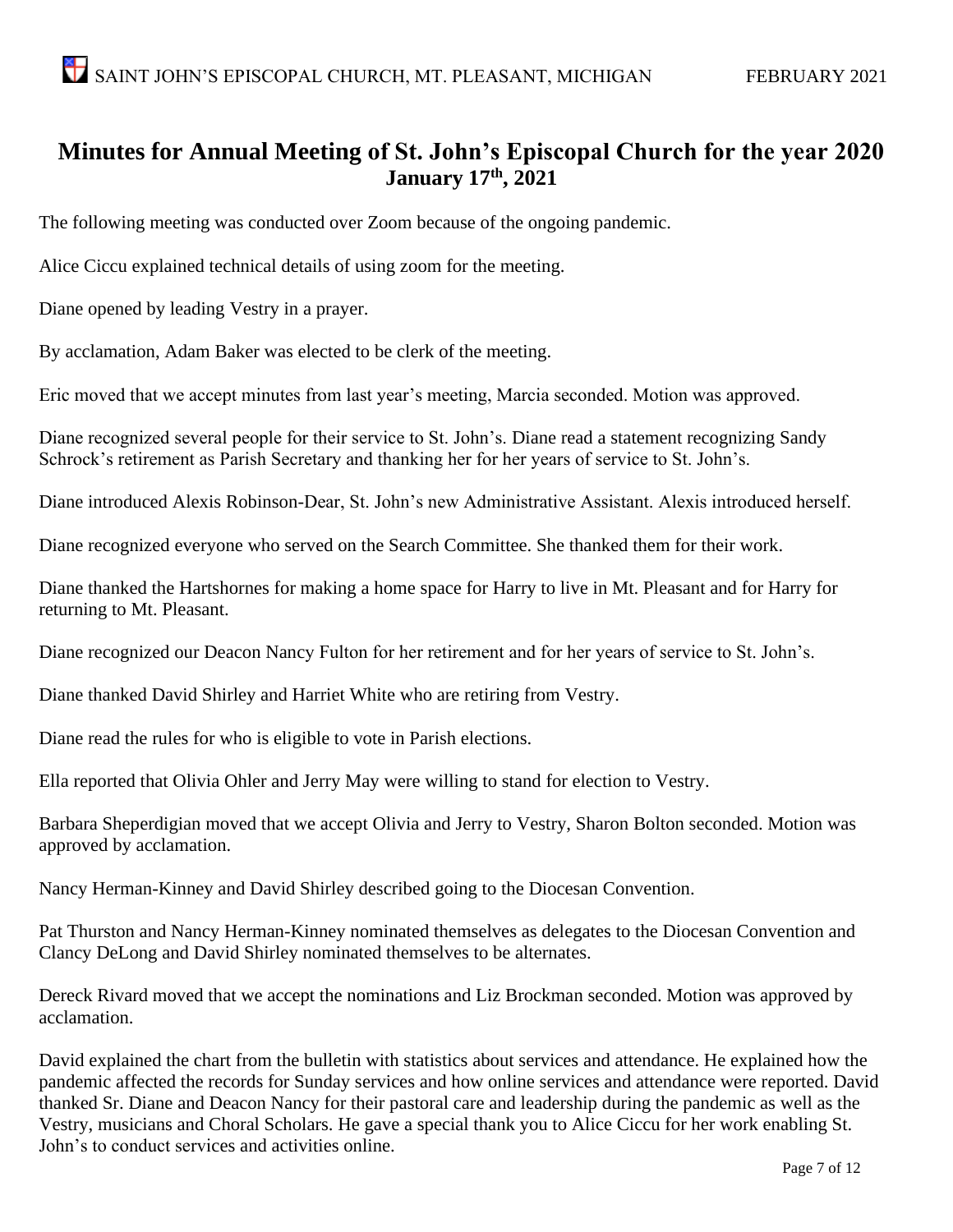## SAINT JOHN'S EPISCOPAL CHURCH, MT. PLEASANT, MICHIGAN FEBRUARY 2021

Clancy completed his Financial Report. He reported that overall, St. John's is healthy.

Liz Brockman proposed that we edit our Vision Statement to read "St. John's, with the help of the Holy Spirit, will be a dynamic fellowship of Christians seeking greater understanding of faith and service through programs of spiritual growth, worship, education and the arts." Ella Jo Regan seconded. Motion was approved by acclamation.

David Shirley moved that we approve the 2020 budget as submitted by Clancy DeLong, Nancy Herman-Kinney seconded. Motion was approved by acclamation.

Annual Meeting for 2021 is scheduled for January 16th, 2022.

Diane concluded the meeting with the closing prayer.

#### **Minutes for Vestry Meeting January 17th, 2021**

Present are Adam Baker(clerk), Ella Jo Regan, Olivia Ohler, Tom Cochrane, Nancy Herman-Kinney, Alice Ciccu, David Shirley, Ulana Klymyshyn, Diane Stier, Clancy DeLong, Jerry May, DJ Proctor, Eric Vinciguerra, Marcia David.

Ella moved that Jerry and Olivia be recognized as new members, Nancy seconded. Vestry approved the motion.

Ella nominated Nancy to be Senior Warden, DJ seconded. Vestry approved the motion.

Adam indicated willingness to serve as Junior Warden. Ella nominated Adam to be Junior Warden, Nancy seconded. Vestry approved.

Ella moved Vestry adjourn, Tom seconded. Vestry adjourned.

Next meeting is scheduled for February 14th, 2021.

#### **Minutes for Special Vestry Meeting January 19 th, 2021**

Present are Adam Baker(clerk), Diane Stier, Ella Jo Regan, David Shirley, Marcia David, Nancy Herman-Kinney, Jerry May, Clancy DeLong, Ulana Klymyshyn.

Diane opened with a prayer.

Adam moved that Ella be appointed to another 3-year term on Vestry. It will be her second term. Nancy seconded. Vestry approved the motion.

Vestry adjourned.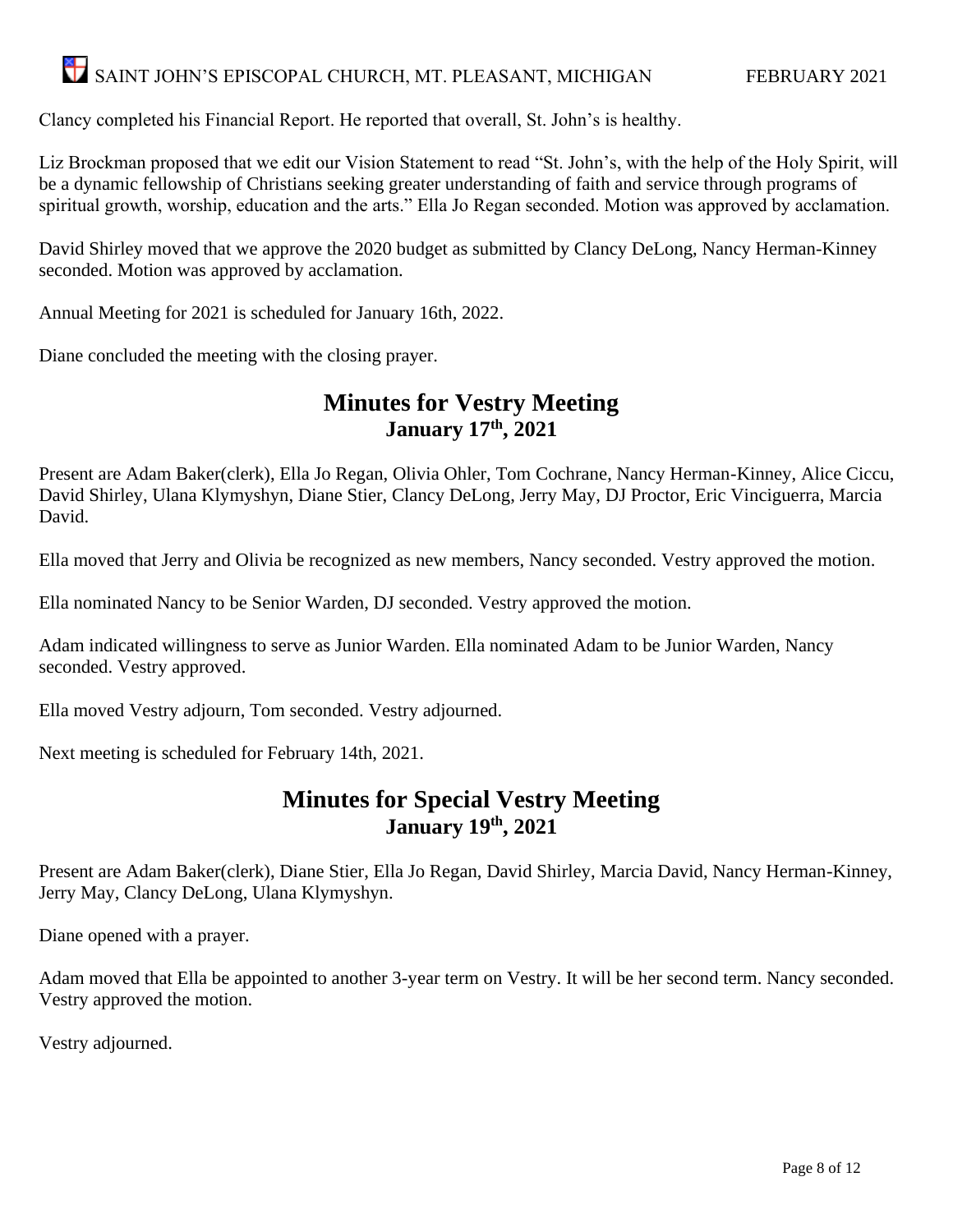### **Treasurer's Report** St. John's Episcopal Church Annual Meeting January 2021

The detailed financial report for 2020 and the budget for 2021 is shown on the following pages, concluding with the restricted funds activities and balances for 2020. I am please to announce that we have paid off the building mortgage one year early. This was accomplished by borrowing money from our accounts, thus saving over \$3,000 in remaining interest.

We have adopted a new company for processing credit cards and ACH payments. A brief demo will be given at the annual meeting. The Finance Committee is seeking committee volunteers and money counters. Please contact me or Pamela Dingman if you are interested.

Below are some key areas of interest.

#### Capital Fund (prior to payoff)

| Income          |           |
|-----------------|-----------|
|                 |           |
|                 |           |
|                 |           |
| <b>Expenses</b> |           |
|                 |           |
|                 | 56,796.46 |
|                 |           |

#### **Cash Balances**

| Cash balances on December 31, 2020 are as follows: |  |
|----------------------------------------------------|--|
|                                                    |  |
|                                                    |  |
|                                                    |  |
|                                                    |  |

#### Construction Loan/Mortgage - Isabella Bank & Trust (prior to payoff)

| Activity |  |
|----------|--|
|          |  |
|          |  |
|          |  |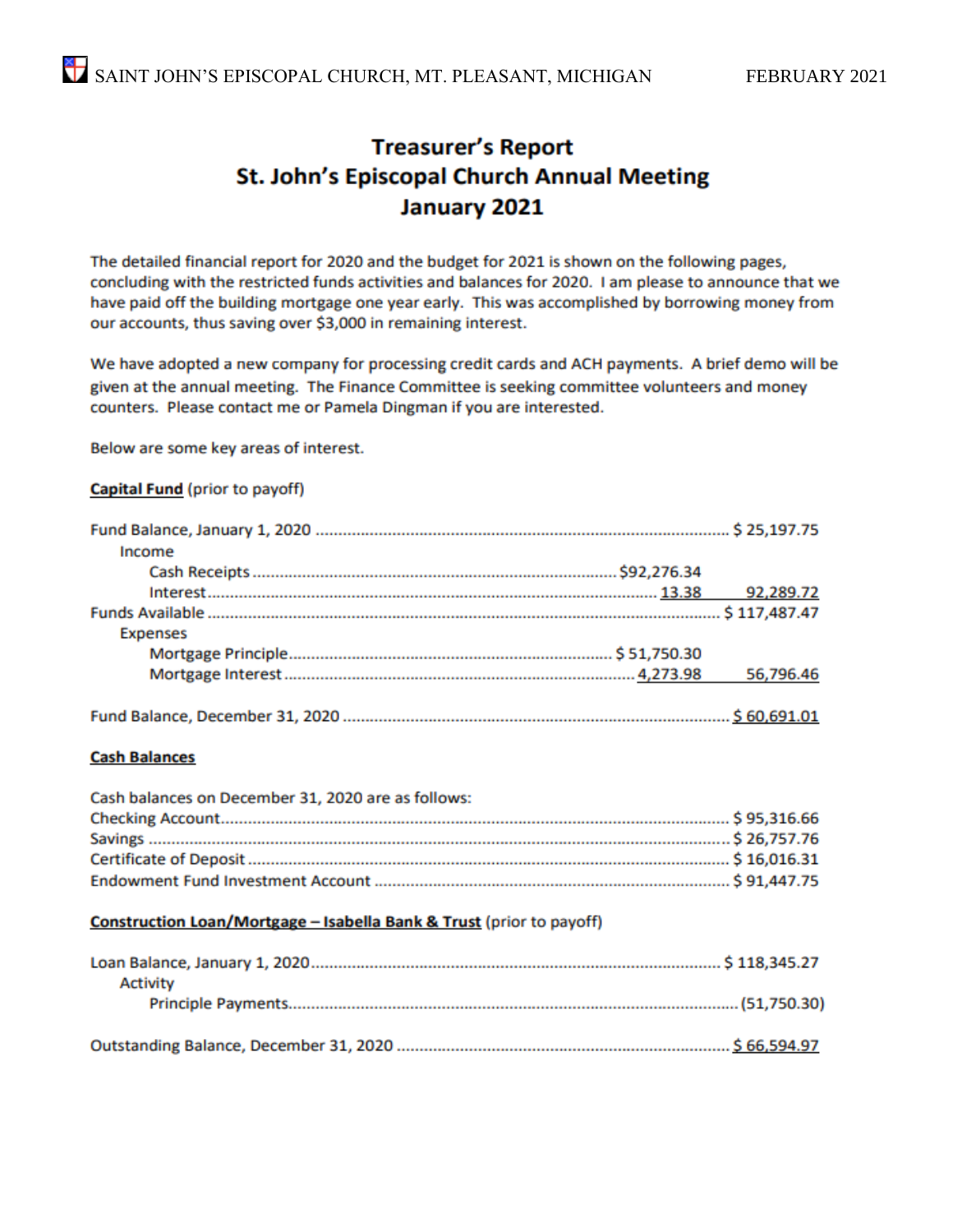#### **ANGLICAN WORTHIES**

#### 365. Morris, William (1834-1896) Artist & designer (pt. ii)

Once he graduated from Exeter College, Morris began his campaign to "live his life in art" with an apprenticeship with an architect whose taste in neo-Gothic design was similar to Morris's. Morris settled in London but, as Fiona McCarthy says, he was "dismayed at the pollution and rapid expansion into the neighboring countryside, describing it as 'the spreading sore,'" that is, the London of \*Dickens and Sherlock Holmes. He became more attracted to the idealism of the \*Pre-Raphaelite painters, especially Dante Gabriel\*Rossetti. Through Rossetti Morris got to know Robert Browning. But Morris was getting weary of architecture and tried his hand at painting. He joined Burne-Jones and Rossetti who were painting Arthurian murals at the Oxford Union, but it soon became evident that his contributions were inferior to theirs!



What follows here is an almost dizzying account of one man's career—a life—in the arts, or as one to experience every mode of craft, with almost endless exploration. For example, he kept up with his poetry and began to design illuminated manuscripts in the style of medieval monks. His best-known achievement in this dated genre was his long poem, *The Defense of Guinevere* (1857), which he underwrote financially—as he did nearly every one of his ventures. In the current study of Victorian literature, attention is paid to this, but the public thought not, nor the critics. It was eight years before he tried to publish anything further.

In October of 1858 Morris met Jane Burden, a beautiful figure from a working-class background, and immediately wanted to paint her. So did Rossetti. What was her mind? She got involved with Morris and married him in April 1859. The honeymooned in Belgium before settling down in London. Of this union there were two children. Yet later in life she got involved with someone else and admitted that she never loved her husband.

With the skills and experience of his apprenticeship Morris designed a large house for his family in Upton, Kent. It is, as one would expect, quite unconventional. Unlike equally pretentious dwellings of his class, it is Lshaped and constructed entirely of red brick and tiles. The exterior was designed by Philip Webb (1831-1915), whom Morris knew from his architectural apprenticeship. Upon completion, Morris invited his artistic circle to finish the interior with decorations drawn from medieval literature—painting murals and designs on the furniture, walls, and ceilings, much in the spirit in Charleston, the country home where Virginia Woolf's sister Vanessa Bell and Duncan Grant lived the last century. Rossetti and his wife Elizabeth Siddal (1829-1862) lived there several months; she was recovering from a miscarriage. (She was addicted to laudanum and died from an overdose the following year. (Both the Red House and Charleston are owned by the National Trust and open for viewing.)

The next step for Morris was to go commercial, with all these ideas and his disciples. In April 1861 Morris founded a decorative arts company, Morris, Marshall, Faulkener & Co. with six additional partners—Burne-Jones, Rossetti, of course, Philip Webb and others. They planned to follow Ruskin's recommendation for domestic manufacture and design. Furniture was to be totally neo-Gothic. Besides furniture, design and decoration included carving, metalwork, stained-glass windows, and murals. Honored at an exhibition at an exhibition in 1862 and supported by the press, the firm became extremely popular. Apprentices were recruited from the Industrial Home for Destitute Boys. Morris gave up painting and devoted his talents to wallpaper design. This year his first daughter, Jane, was born; the next child, May, came in 1882. In later years both girls remembered an idyllic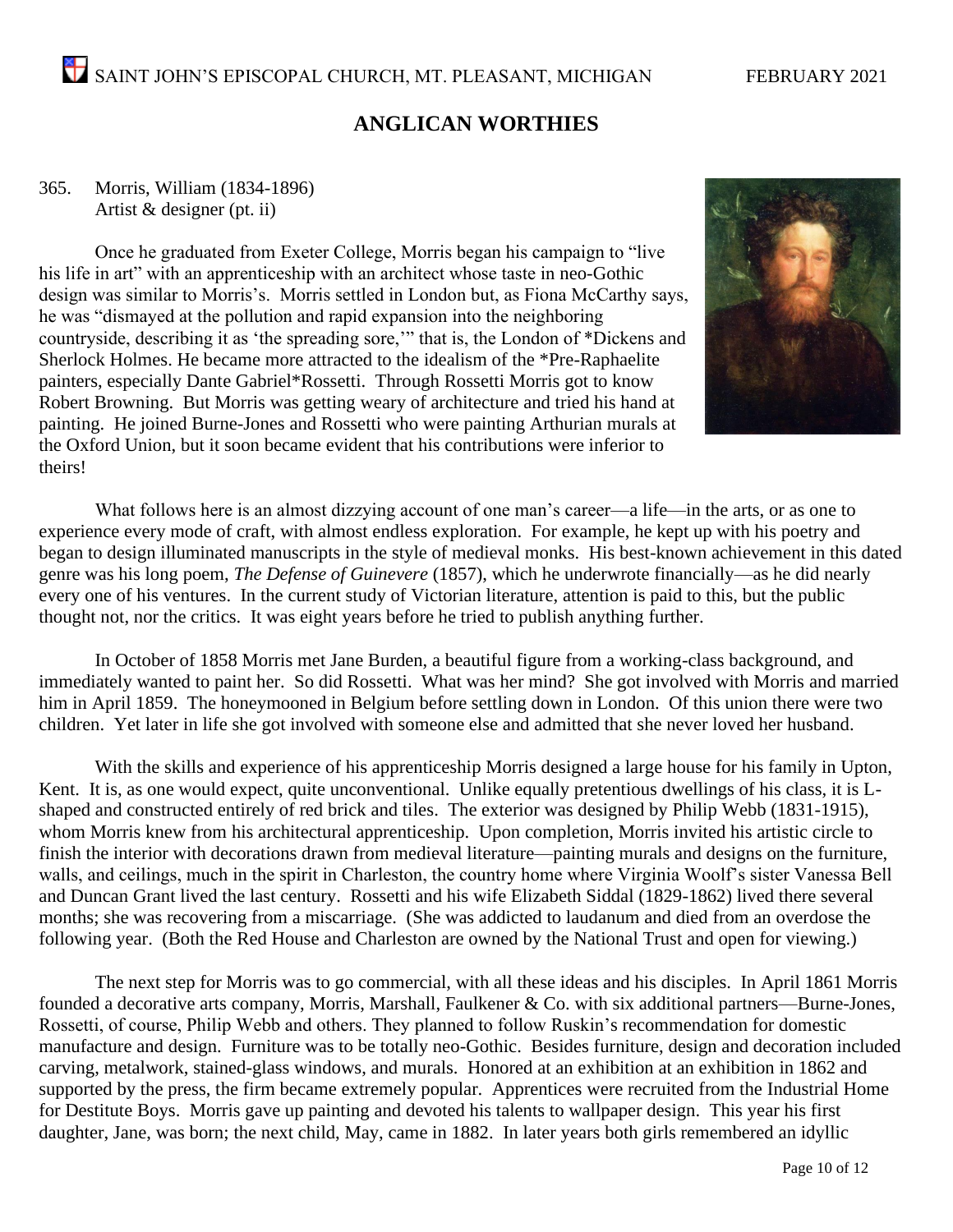SAINT JOHN'S EPISCOPAL CHURCH, MT. PLEASANT, MICHIGAN FEBRUARY 2021 childhood, especially with their father. Their mother was frequently observed in the company of Rossetti, her early admirer.

Morris was involved in other ventures; he seemed unable to decide what he wanted to do about the Red House. He dreamed of a kind of artistic colony for Burne-Jones and his wife, a house next door. But when Burne-Jones's son died of scarlet fever, this was given up, and weary of the almost daily trek into London, Morris sold the house. (The building is owned by the National Trust and s open to visitors.) Morris and his family moved back to London and lived directly above the office of the company. More changes: Peter Marshall left the company, and in his place they hired a business manager, Warrington Taylor, a god-send, who put the finances in better order and stopped Morris from spending too much. This was necessary because even though the company, "The Firm," as they called it, was attracting some high-end commissions--St. James's Palace and the Green Dining Room of the South Kensington Museum, and a growing interest in the county. Morris was, as always, improvident.

He continued with poetry. Prominent among his efforts was an epic, *The Life and Death of Jason*, the figure from Greek myth who captured the Golden Fleece. From 1865 to 1870, Morris worked on another ambitious project, *The Earthly Paradise*, a poetic homage to Chaucer consisting of twenty-four stories, each of them involving a group of Norsemen who discover an island where inhabitants worship the divinities of the ancient Greeks. This was commercially published and, according to Mackail and others, "it soon gained a cult following and established Morris as a major poet." It is not read now.

By 1870 Morris was a significant figure in the artistic and fashionable public. The press hounded him for photographs, which he tried to avoid. But it should be obvious by now that he had "arrived," that his gifts expanded into various genres, and he was hardly finished. The next project, the one that first brought him to this writer's attention, was his new interest in Icelandic literature, especially the sagas. This grew out of his acquaintance with Eriker Magnusson, the first literary figure of that name. Magusson and he translated the Eddas and sagas into English for the London bookshops. At the same time, or perhaps earlier, Morris became interested again in the art of the illuminated manuscript and hand composed books, a craft which reached a peak in the late Middle Ages before the invention of moveable type. Between 1870 and 1875 he produced eighteen hand-written books, mostly of Norse narratives. One thing led to another, as always in his life. He taught himself calligraphy, including gilded letters. Taking a story from the Welsh epic, the *Mabinogian*, he composed a poetic drama illustrated with wood-cuts Burne-Jones supplied. Not surprisingly, no one purchased it. The following year he tried his hand on a novel about a contemporary love-triangle! He never finished it. Just as well. --hlf

### **WEEKLY SCHEDULE:**

Sunday 10 AM: Ante-Communion live on **Facebook** or [YouTube](https://www.youtube.com/channel/UCqvBWSJZnVQHBDdRtL0OpoQ)

Wednesday 10 AM: [Church School by Zoom](https://us02web.zoom.us/j/83360661786?pwd=N3RiRUFEL2pwLzlQM0ZucGhvZkRUZz09)

Wednesday 7 PM: [Connections Conversations by Zoom](https://us02web.zoom.us/j/84765345700?pwd=YkI4RDErVTNIcXV1NkJzZ2M1N1kyQT09)

Thursday 8 PM: [Compline \(Night Prayer\) by Zoom](https://us02web.zoom.us/j/2546144396?pwd=Z3lITkZuZjd0Q0JTRi9ZMWQvNVhNZz09)